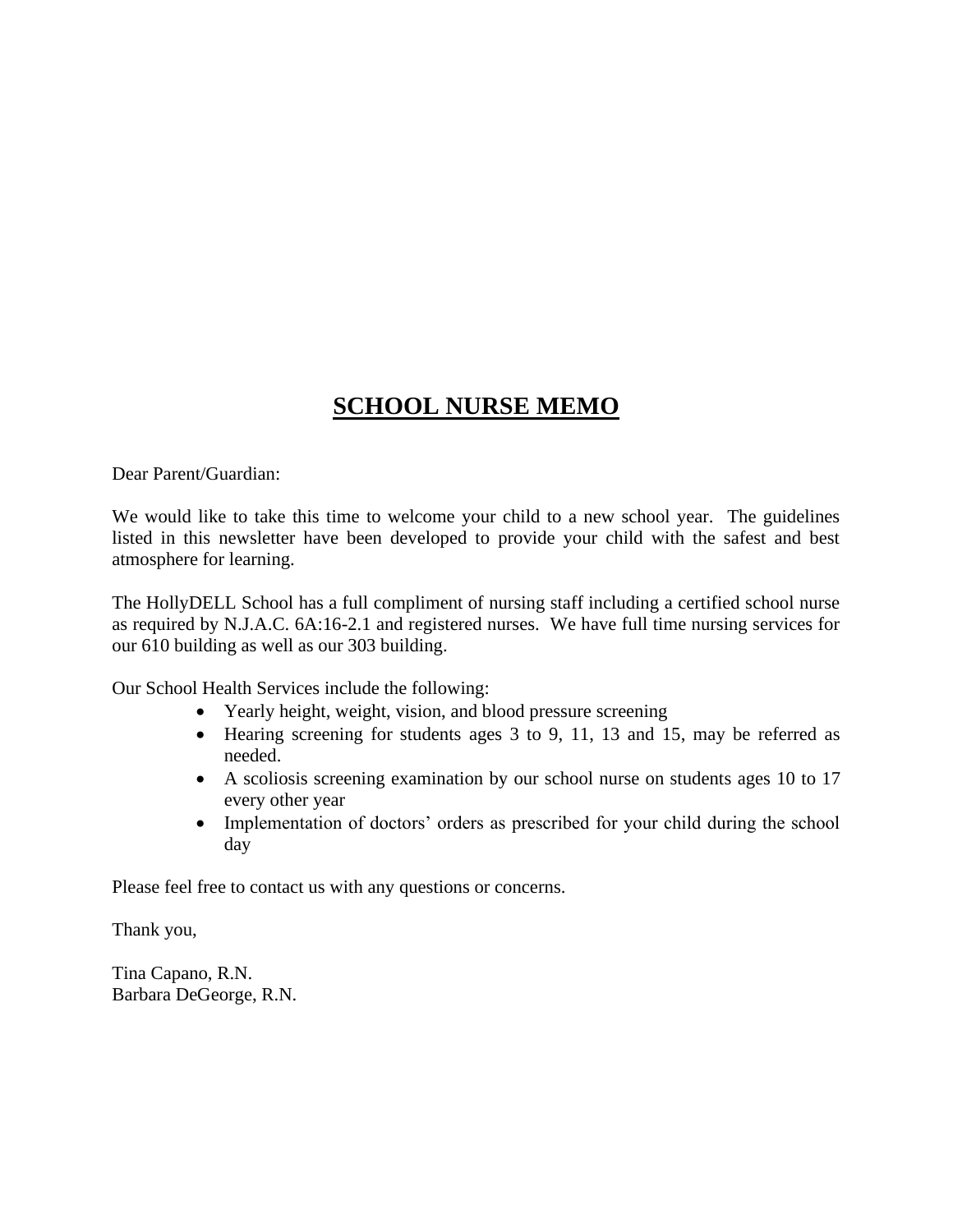### **I. ILLNESS AND ABSENCE:**

- a. It is **mandatory** that you notify the school if your child is going to be absent. Please call the school by 9:00 a.m. and leave a message, including the reason, with the receptionist or the nurses' office at extension 328 for 610 students; extension 408 for 303 students. The nurse or receptionist will relay the information to your child's teacher.
- b. After five (5) consecutive absences, a doctor's certificate is required by the HollyDELL School policy, before your child may return to school. After a hospital stay, a doctor's note is required for your child to return to school. New orders may be required.

# **\*\*OF SPECIAL IMPORTANCE\*\***

#### **Parents should keep their child home when they show evidence of any active illness, fever.**

If any student develops an illness while at school, the parent/guardian will be called to take the child home.

COVID 19 information for reopening will be forthcoming. Please check our website in August.

#### **II. MEDICATION:**

- a. If your child must take medication during school hours, the nurse may administer it **only** under these conditions:
	- Completion of the **Permission for Administering Medication**  form (attached). This is valid for one (1) year and must be completed by both the parent/guardian and the doctor. Please return to the nurse by the first day of school.
	- This includes administration of G-tube feedings.
- b. Medication must be sent to school in a properly labeled pharmacy container which states the name of the medicine, dosage, time, date of expiration, doctor's name and name of child.
- c. Empty medicine containers will be sent home for refill as needed.
- d. Medication must be brought to school by a responsible adult (either you or the bus driver). If medication is sent in the student's backpack, you **must** call the office to make them aware.
- e. A doctor's order must be obtained for **any change** in medication dosage or time. (A new release form must be obtained.)
- f. Please inform us of any tips you have if your child has difficulty taking his/her medications.